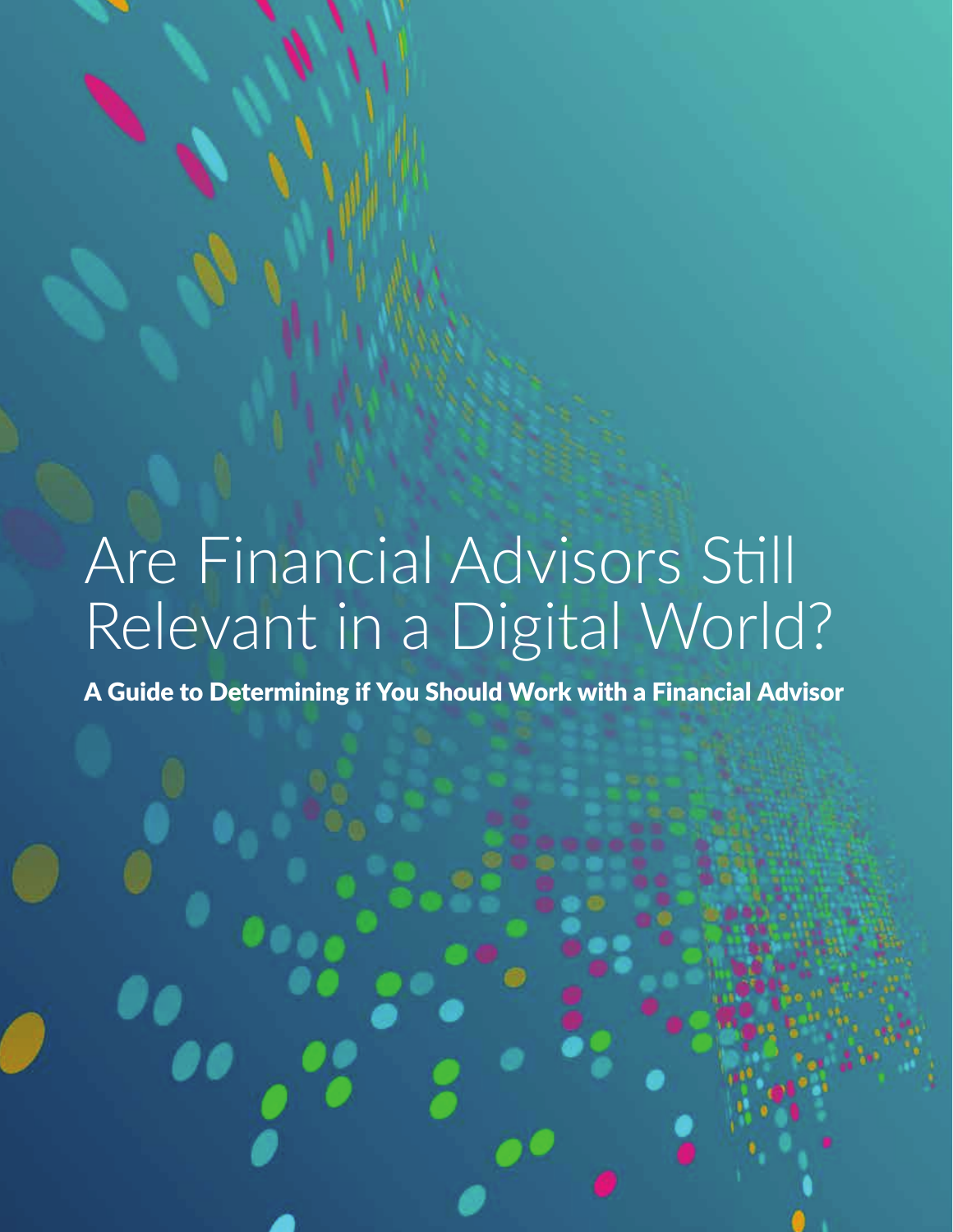## Are Financial Advisors Still Relevant in a Digital World?

A Guide to Determining if You Should Work with a Financial Advisor

At times, it can feel as if the odds of being financially stable are stacked against you. Between bills, college loans, rising home costs, and a challenging job market keeping your head above water can be overwhelming.

According a to a 2016 **survey** by the American Institute of CPAs (AICPA), a majority of young adults (84 percent) say their current salary is a main reason for their financial stress and inability to save money. Other factors common among millennials struggling to reach their financial goals include: having too many bills (81 percent), paying down debt (79 percent), and lack of a personal budget (62 percent).

But while the current millennial financial outlook may be challenging, a majority of respondents indicated to the AICPA that saving was still a top priority — either for an emergency, for a home, or to create more secure financial footing.

When it comes to making decisions about how to manage, save, and invest their money, however, most millennials say they feel undereducated and ill-equipped to take on this challenge. A full 70% of millennials say they wish they learned about basic investing in school according to a recent **study** from Wells Fargo. And a recent **study** by PricewaterhouseCoopers (PwC) found that only 24 percent "demonstrated basic financial knowledge."

Interestingly though, while the majority of millennials admit they don't have the knowledge to adequately manage their finances, according to PwC research, most don't seek professional financial help. In fact, only 27 percent reported that they relied on financial professionals.

There are a number of reasons why millennials don't seek out financial help, but perhaps the most prevalent is a lack of knowledge on the benefits of such a relationship. In this paper, we'll explore some common misconceptions about financial planning, shine some light on the different types of advisory relationships out there, provide tips for choosing an advisor, and get an inside look into what this type of partnership can and should look like.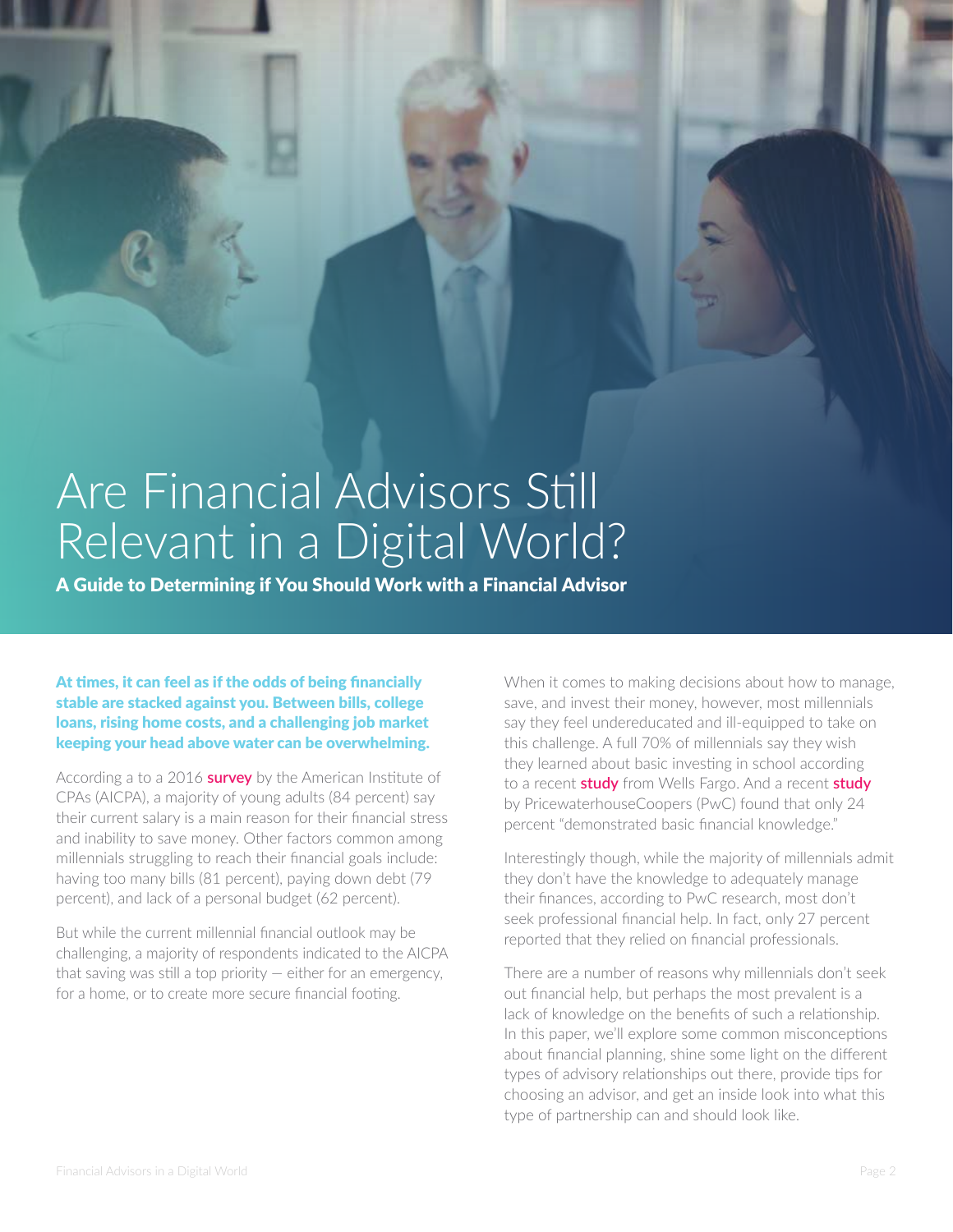### Why Seek Out Financial Help?

Regardless of age, we can all benefit from some guidance when making big financial decisions. However, the good news for millennials is that you are in a unique position to affect your financial future. Because of your age, you have ample time to make an impact in your financial situation and stand to gain significantly from taking action today—however small—to improve your finances. However, it can be difficult knowing when (and who) to ask for professional assistance.

Here are a few reasons to consider seeking professional financial advice:

- You are looking for ways to manage and reduce debt such as college loans, credit card debt and/or mortgage or car payments
- You want to better understand how to save for retirement, how much to contribute to a retirement account, or if you're saving enough
- You are looking to get your arms around multiple retirement accounts from past jobs and get a better handle on your investment strategy for each
- You have recently inherited money or acquired a significant sum or money and aren't sure how best to invest it
- You would like to help your children, younger siblings, nieces and nephews, or another family member with college savings
- You have life goals you want to achieve and don't know how to finance such as buying a house, taking care of parents or relatives, purchasing a car, or taking a trip

*Financial advisors can work with you to identify your short and long-term financial goals, help educate you on your investment options, and provide you with a personalized plan for reaching them.*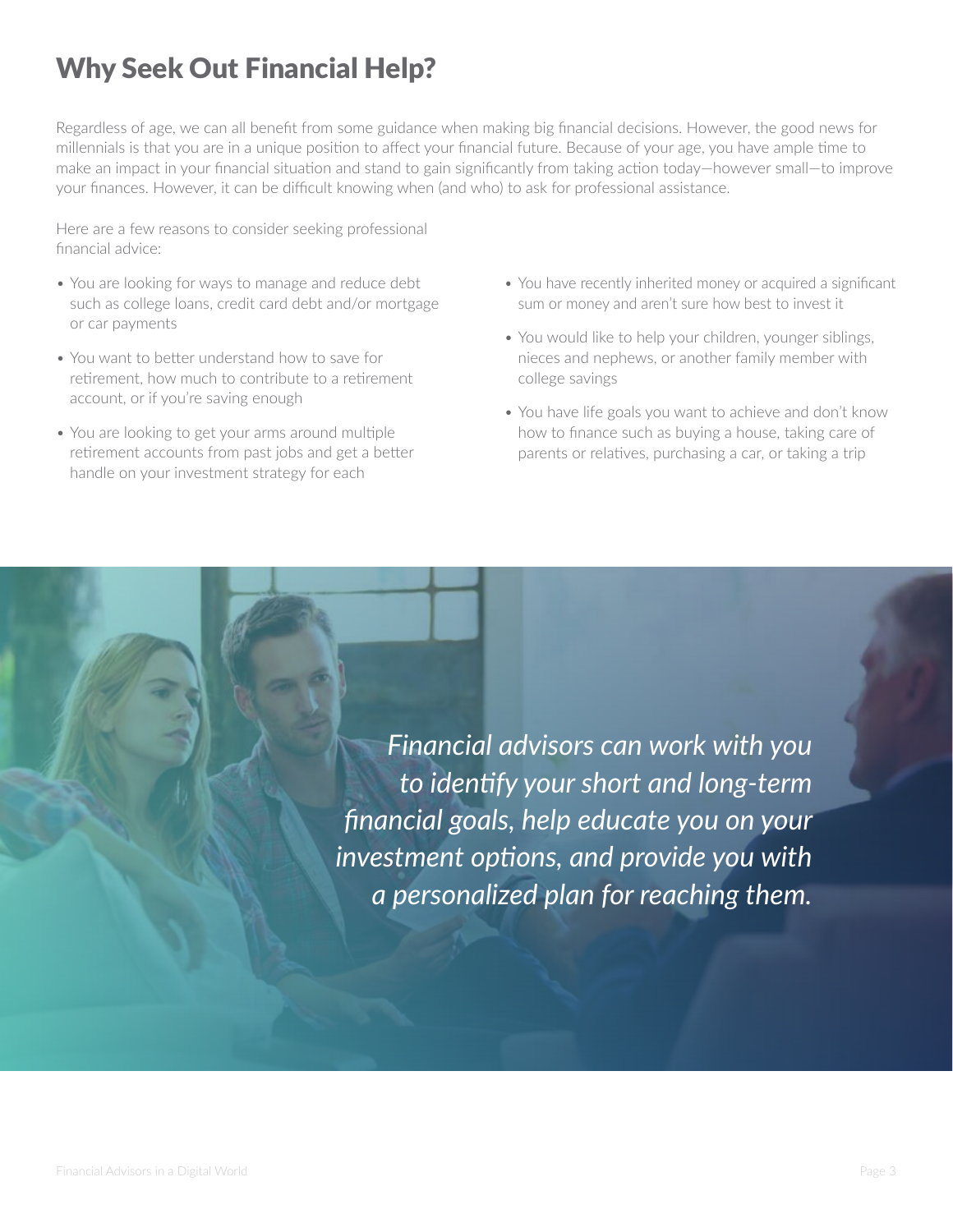## Chapter 1 Breaking Down Misconceptions

If you find yourself in one of these situations but have yet to consider the services of a financial advisor, it may be due to some common misconceptions about financial planning. Here are three that you may be able to relate to.

#### MISCONCEPTION #1

#### A FINANCIAL ADVISOR JUST OFFERS STOCK PICKS AND EXECUTES TRANSACTIONS FOR ME

If you are unclear about what a financial advisor actually does, you're in good company. According to a recent survey by the Insured Retirement Institute and the Center for Generational Kinetics, only 38% of millennials even know what a financial advisor does. Hard to justify paying for something when you don't even know what you'll get from the relationship!

The confusion is hardly surprising though. Because there are so many different types of advisors — practically one for every type of need — distinguishing between them can be challenging.

The fact is, while most advisors do in fact help you pick investments and execute transactions, many do much more than that. Broadly, an advisor looks at your financial situation and suggests strategies and investment products to help you achieve your financial goals. They work with you to understand your current financial picture, set goals for your future, and provide a roadmap to help you reach those goals.



#### FOR EXAMPLE:

If you are starting a new job and your employer contributes to your 401(k), an advisor may recommend you max out your contributions this year to make sure your company contributes the highest amount. Or if you are carrying multiple loans, an advisor may recommend adjusting payments to each in order to minimize the amount you pay in interest.

Another reason it can be hard to know what an advisor does is because the Financial Industry Regulation Authority, Inc., (FINRA)—one of the primary regulatory agencies governing the industry—currently lists **176 designations** that apply to professional financial advisors.

Looking at the advisors' accreditation (the letters after their name) can help ensure you find the right fit for your needs. Advisors can help you manage specific investments and financial accounts or provide a wide range of services to encompass every aspect of your financial picture. Depending on the complexity of your financial situation, you may want to seek out financial professionals with specific expertise in various areas. For example, a Certified Tax Specialist (CTS) can assist with complex tax issues such as tax credits, tax regulations, LLCs and S corporations, business income and home businesses and other topics. While a Certified Financial Planner (CFP®) is required to demonstrate that she has extensive experience in financial planning and is generally well-versed all in areas of financial management from analyzing and evaluating client data and goals to developing and presenting financial recommendations.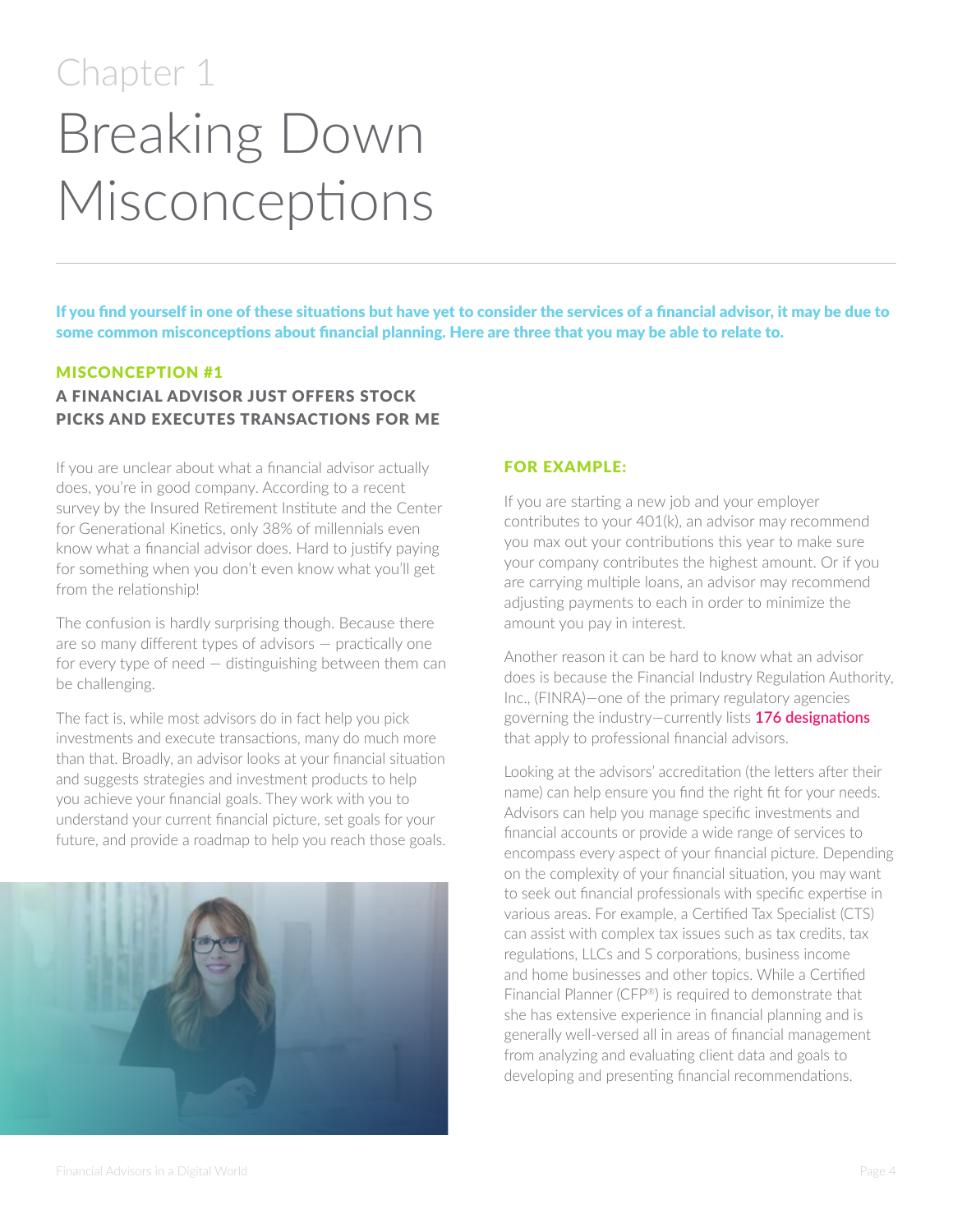#### MISCONCEPTION #2

#### FINANCIAL ADVISORS ARE ONLY FOR THE RICH

It's a common misconception: If you're not part of the one-percent, you won't be able to benefit from a financial advisor. Yet, the truth is, while there are financial advisors that do work exclusively with the ultra-wealthy, the majority work with everyday people. For example, according to a recent Certified Financial Planning Board study, **only 19% of clients** at full-service CFP® firms are considered ultra-high net worth.

If the cost to work with a financial professional seems like a barrier to entry, remember there are discount and feeonly advisors who specialize in helping those just starting out with investing or are just beginning to amass wealth.

Similarly, just as there are financial advisors to fit any need, there are also payment structures to fit different budgets.

#### FOR EXAMPLE:

**Fee-only:** These are registered investment advisors who charge only for their time and do not receive commissions from the investments they recommend. They may charge a flat fee or take a percentage of the total assets they manage for you. Sometimes these advisors operate on a tiered fixed-fee schedule based on the value of your assets under their management.

**Fee-based:** These advisors typically charge you a fee for their advice as well as receive commissions for the products they select to implement that advice. Their fees may be lower that fee-only advisors because they are recouping some of the difference in the commissions and incentives they receive from product sales.

**Commission only:** This pay structure typically applies to an investment advisor or broker who works for a large firm. The advisor (and thus the firm) earns a commission each time a client makes an investment transaction. The more transactions the advisor conducts for his clients, the more earnings he receives.

#### MISCONCEPTION #3

### A FINANCIAL ADVISOR IS JUST INTERESTED IN GETTING PAID AND DOESN'T OPERATE WITH MY BEST INTERESTS IN MIND

Since this is your hard-earned money, finding an advisor you trust and one that will work with you in a true partnership is key. In addition to the fee structure your advisor operates within, there are several factors you should consider when determining if an advisor is going to be someone you can trust and partner with.

#### BEFORE YOU MEET WITH ONE, HERE ARE A FEW THINGS TO KEEP IN MIND:

**Reputation:** Check out online **if the advisor is reputable**; if they have online reviews, are they positive/negative?

**Testimonials:** If the adviser has recommendations or client testimonials on their site or literature, are they recent? Do they seem trustworthy?

**References:** A good advisor should be able to give you a list of names and contact info for references whom you can speak with to get a sense for the advisor's style, track record, and overall approach.

Another potential consideration is to find out if your financial advisor acts as fiduciary. In January 2016, the Department of Labor issued the **final version of the fiduciary rule** intended to protect consumers. While the status of the rule and its implementation is still being determined, it's ultimate purpose is one that you should be familiar with. In simplest terms, an advisor that operates as a fiduciary is bound legally and ethically to operate in the client's best interest—essentially putting their clients' interests above their own. Likewise, an advisor who is operating as a fiduciary must disclose to you if they receive any compensation from the provider of a specific account, such as a mutual fund, for recommending it to you. With the fiduciary rule, even if an advisor does receive money from a provider, they must also be able to show that they are acting in your best interest by recommending that investment to you.

While fiduciaries are legally bound to operate in a client's best interest, many advisors who do not operate as fiduciaries still hold themselves to the same values. Ultimately choosing a reputable advisor (fiduciary or not) who understands your unique financial goals and is committed to helping you achieve them is essential. You should be the judge of whether your selected advisor fits the bill for your specific needs and is someone you can trust to act in your best interests.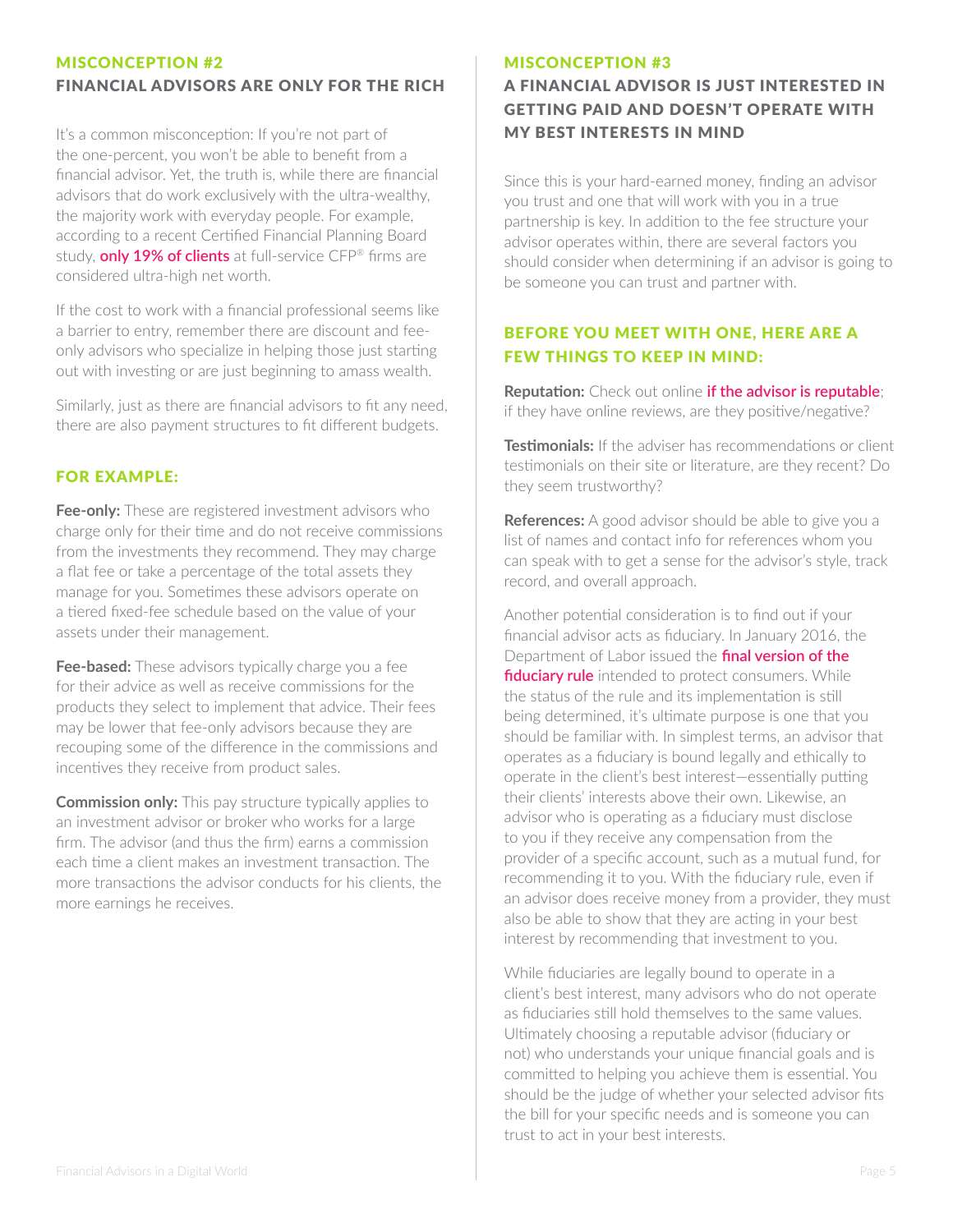### Chapter 2

# Determining the Advisory Relationship for You

So, you've considered your financial situation and the potential benefits of working with a financial advisor.

Now it's time to determine what type of advisory relationship is best for your individual situation, lifestyle, and goals. There are three main types of relationships you can enter into depending on what you'd like to gain from the partnership.

#### THE TRADITIONAL ADVISOR

There are many types of financial advisors you could choose to work with—from registered investment advisors to fee-based advisors to brokers and insurance agents. But generally, in this relationship, an individual financial advisor or an investment firm manages your finances. The latter usually involves a team effort with your advisor being your main point of contact. Frequently these relationships can provide a broad range of financial services whereby your advisor will work with you to define short- and long-term goals and provide a financial plan to help you reach those goals.



#### THE ROBO ADVISOR

A robo-advisor is an automated, technology-driven approach to portfolio management that is designed to provide asset allocation based on an algorithm. It usually comes with a low minimum deposit requirement and typically provides you with computer-generated investment advice based on a series of inputs you provide about your risk preferences and investable assets—all without the use of human involvement.

| n m |  |
|-----|--|
| mm  |  |
|     |  |

#### THE HYBRID APPROACH

In this model, a portion of your funds are managed by an advisor while the rest may be managed by a robo advisor. In some cases a robo-advisor may manage all of your funds but you will have access to a human advisor who is available to help answer questions and provide guidance when needed.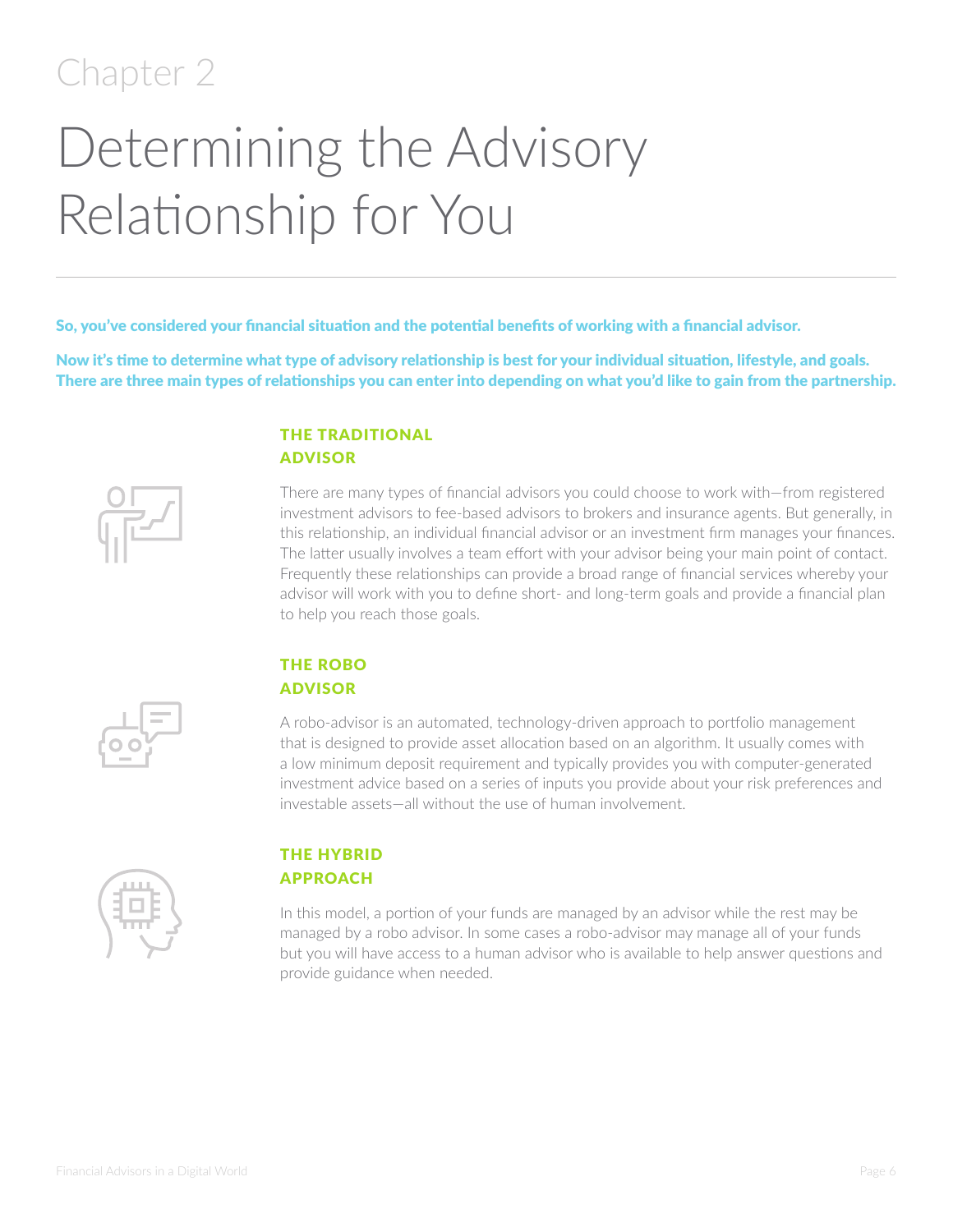### Chapter 3

## Choosing the Right Advisor for You

If you're just starting out, there is a lot to consider. Speaking in person with a financial advisor can help you decide what kind of advisory model best fits your style—even if you think a robo-advisor may be the best approach for your situation. Consider holding a preliminary conversation with a few financial advisors to understand what they offer and how they differ from one another before making a final decision.

Here are a few key questions to ask when interviewing an advisor:

#### HOW DO YOU WORK WITH PEOPLE MY AGE AND INCOME?

Knowing your advisor is skilled in helping those in the same boat as you can be key to ensuring a good working relationship. If the advisor primarily works with retirees for example, they may not have the same insights into how to achieve your short-term financial goals like paying off student loans or purchasing your first home. Likewise, if the advisor works primarily with ultra-high net worth clients (and this is not your personal situation), you may not be the best fit for their business model, and as a result, you may not benefit as much from the relationship or be able to reasonably afford the fee structure.

#### HOW ARE YOU PAID?

As we saw earlier, there are many different ways advisors get paid. While some advisors are fee-only, taking payment for their time and advice only, other financial advisors get paid a percentage of the amount of assets they manage for you. Additionally, some advisors receive payments from product providers in the form of commissions. Make sure to ask for a written breakdown of how you're going to be paying for the advisor's work and if you are unsure about any of it, just ask. A good advisor will be able to clearly explain their fee structure and answer any questions you may have.

#### WILL YOU ACT IN MY BEST INTEREST?

When it comes to establishing a relationship with an advisor, knowing they are committed to serving you and acting in your best interest is important. They should be able to provide a level of transparency about their services, payment structure, and advice and act as a trusted partner.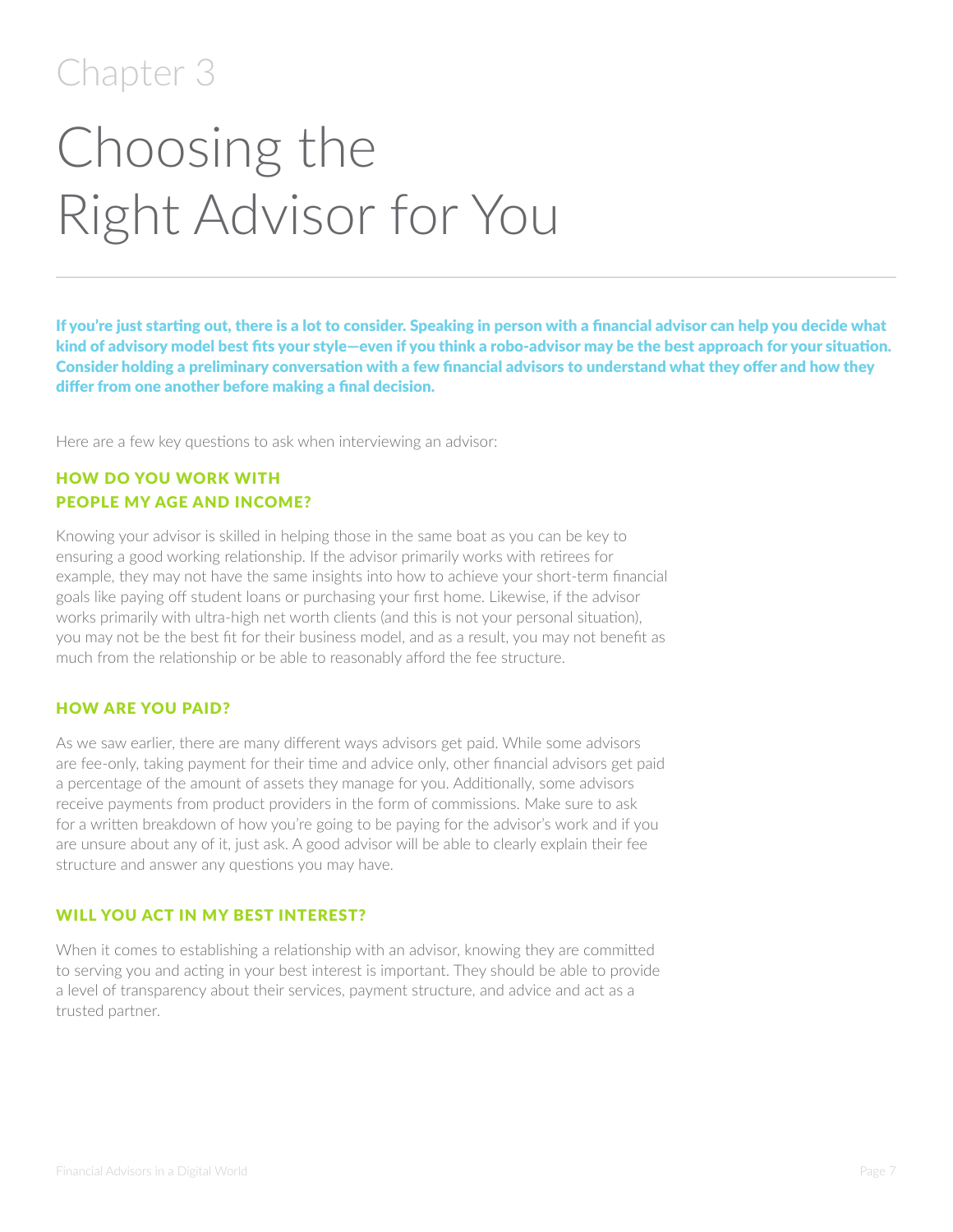#### WHAT'S YOUR TRACK RECORD?

While most every advisor will tell you past performance is no indication of future returns, asking how you might benefit from the relationship can lead to important discussions about investment philosophy. For example, the advisor will likely ask you to complete a risk tolerance questionnaire—meaning, are you open to investments that are potentially more volatile if it means the opportunity to increase your earnings. Addressing how the advisor will mitigate risk and what investment mix they will use to help you achieve your goals can assure that you and your advisor are on the same page.

#### HOW OFTEN WILL I HEAR FROM YOU?

Understanding how much you'll be in contact and what form that contact will take is important—just make sure you're comfortable with whatever the arrangement is. How often will you meet? What if you have a question or want to make a change? Do you prefer to get email updates? Setting this out at the start can alleviate confusion and ensure your peace of mind.

#### HOW CAN I MONITOR MY INVESTMENTS AND ACCESS MY PLANS IN BETWEEN MEETINGS?

Today, most of us expect instant access to information and the ability to execute transactions via our mobile devices—from ordering our dinner to managing and paying bills to depositing checks via our bank's online portal. If this level of connectivity is an important part of your daily life, you should consider a potential advisor's approach to technology. What technology tools does your advisor use to generate your financial plans and stay up to date on your accounts? Will you have access to your account and investment data online 24/7 or just when you meet to review your portfolio? Will you be able to collaborate with your advisor remotely if necessary, or will all meetings need to occur in person? If staying connected digitally and monitoring your strategy is important to you, finding an advisor who shares these values and can offer a digital experience is an important consideration.

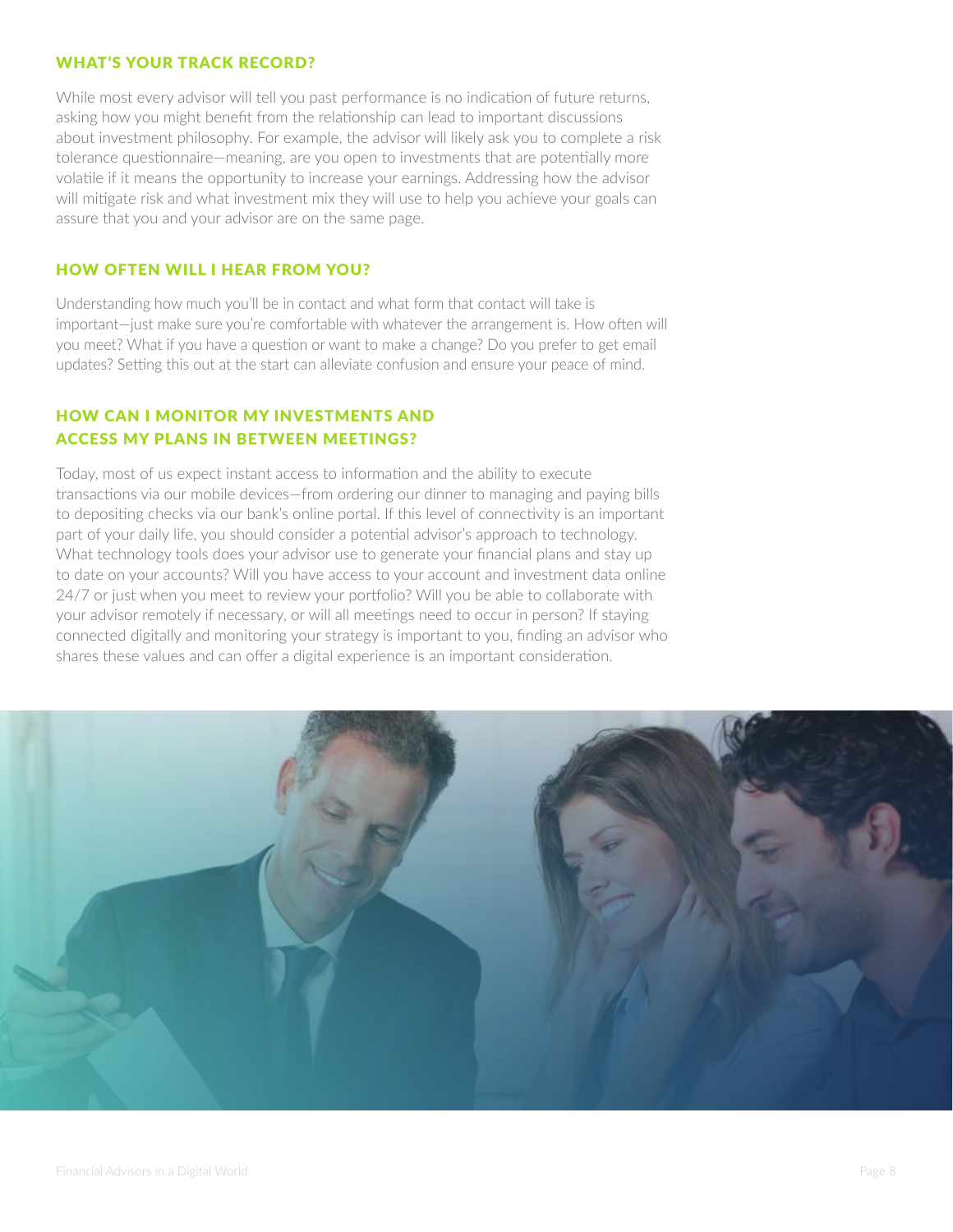### Chapter 4

## What to Expect at Your First Meeting & Beyond

Once you've found an advisor (or two) to meet with, have a game plan for the first meeting. Be prepared for the types of questions your advisor will ask you so that you can be ready with useful information. This will help ensure the meeting is productive and that you and the advisor are both on the same page regarding the type of advisory relationship you are entering into.

Here's what you can expect when you first meet with your advisor.

#### GATHER DATA, DISCUSS GOALS, ESTABLISH A PLAN

Before for your first meeting, you may be asked to complete a general questionnaire on things like your income, assets, risk tolerance, tax situation, marital status, home ownership and level of financial experience and education.

This saves you and the advisor time so you can spend more of the meeting getting to know each other.

While no two advisors are exactly alike, at the first meeting with an advisor, they'll typically start with asking you "big picture" questions. These questions give them an idea of how aggressive or conservative your financial goals are and how much you know about finance.

#### TYPICAL "BIG PICTURE" QUESTIONS ARE...

- Where do you want to be in 10 years?
- What is your experience with money?
- What are you looking for in an advisor?
- What scares you about your current financial situation?
- At what age do you want to retire?
- What kind of retirement lifestyle do you want?
- What are your life goals (home ownership, travel, education, etc.)?
- If you are not on track with your goals, what are you will to change?
- What keeps you up at night?

If you have thought through these questions in advance and are prepared to answer them, you can save time and make a more reasoned evaluation of whether the advisor understands your needs.

Sometimes at the first meeting, an advisor will also present a general model portfolio, based on your initial questionnaire. At this time you can help the advisor by providing feedback on the portfolio. Do you feel it's too aggressive if the market changes? Would you prefer to invest in stocks that are socially responsible or environmentally friendly? Now's the time to help the advisor know how best to fulfill your needs.

After your first meeting, advisors will usually prepare a revised portfolio allocation based on your feedback. This will often be a computer-generated asset allocation plan based on inputs like time frame and risk tolerance.

Once you decide on the right advisor and path for you, they will provide the appropriate paperwork for you to fund the account. This will set in motion the agreed-upon asset allocation plan and formalize your relationship with the advisor.